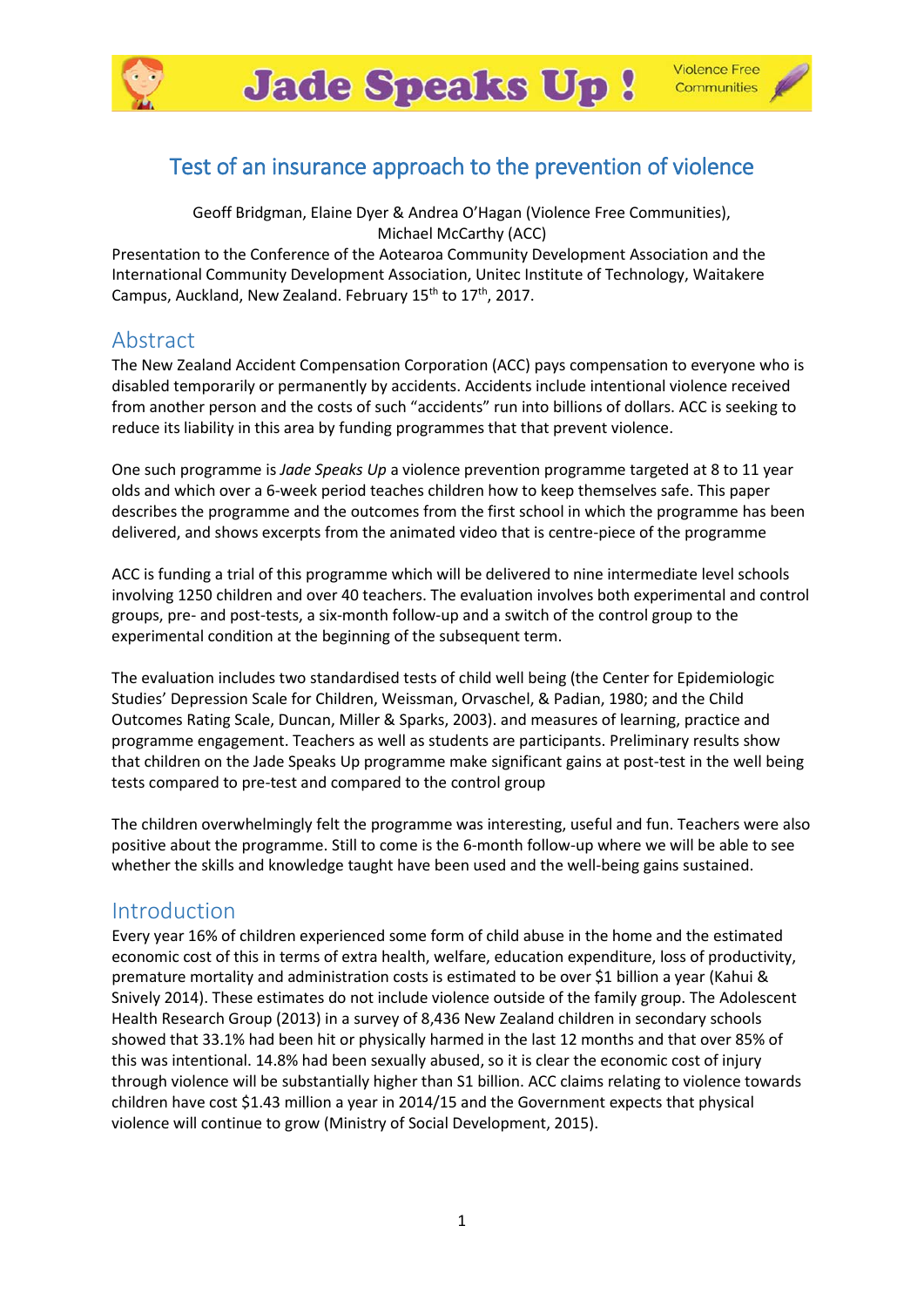

# **Jade Speaks Up!**

**Violence Free** Communities

The Accident Compensation Corporation has recognised that, apart from well-being gains to New children, there are significant financial benefits for ACC if successful violence prevention programmes came be run in schools. A current example is *The Mates and Dates Secondary School Programme* (Accident Compensation Corporation, 2015), designed "promote safe, healthy and respectful relationships" (p3) in 9-13 year olds with the "aims to prevent sexual and dating violence" (p4). The preliminary results suggest success of the programme in that a clear majority of participants feel they better understand importance of consent and are better equipped to deal with unwanted and potentially harmful sexual situations (Accident Compensation Corporation, 2016). These results have encouraged ACC to look at funding programmes focussed on supporting year 6 primary school and year 7 and 8 intermediate school children to prevent occurrences of physical violence. The Adolescent Health Research Group (2013) has shown that children under 14 can be more vulnerable than older children (36.2% "hit or physically harmed by someone in the last 12 months" (p132) compared with 25.2% for over 17 year olds) and 1 in 7 have been involved "in a serious physical fight in the last 12 months" (p133).

In 2016 ACC decided to fund a pilot of the *Jade Speaks Up* (JSU), a violence prevention programme targeted at 8 to 11 year olds and which over a 6-week period teaches children how to keep themselves safe from threats of violence. *Jade Speaks Up* is a best practice *School-based Youth Violence Prevention* programme (David-Ferdon & Simon, 2014), "providing students and school staff with information about violence, changing how youth think and feel about violence, and teaching nonviolent skills to resolve disputes." (p22). JSU is based on social and emotional learning in the affective, behavioural and cognitive domains covering "self-awareness, regulation of emotions, social awareness, good relationship skills, and responsible decision-making" (EPIScenter, 2012, p4).

# The Jade Speaks Up programme

JSU focusses on making sure that key specific messages vital to children's safety are easily understood by children. These messages are delivered through a series of catchy phrases and songs that are taught by the children's teacher in class whilst talking about what to do to keep oneself safe. These are:

- You have a right to be safe
- Breathe Think Do
- Get somewhere safe
- It's OK to ask for help
- Write it on your thumb…111
- It's not OK to hurt someone, even if you're feeling mad
- "A scary person is like an earthquake; you don't know what will happen next"
- Make a plan on how to keep yourself safe before you need to use it e.g. Jade says to her little brother "I'm scared too, but I've thought about it and I know what to do"
- Feelings matter, and talking about them helps
- The choices we make influence what happens to us next

These key messages are also integrated into take-home resources such as bookmarks, safety plans and stickers provided to the children (developed in conjunction with the Social Workers in Schools and Family Works Northern). Other key messages are that children should prioritise their safety over getting involved in issues between adults, and to let an adult that they trust know what is going on. This is essential messaging for children in this age group (9-12 year olds) and is easily accepted by children on both ends of this age spectrum.

JSU uses animation as a video teaching medium rather than dramatized real life as the former provides a more enduring resource less dependent on changing fashions/ hairstyles etc. which can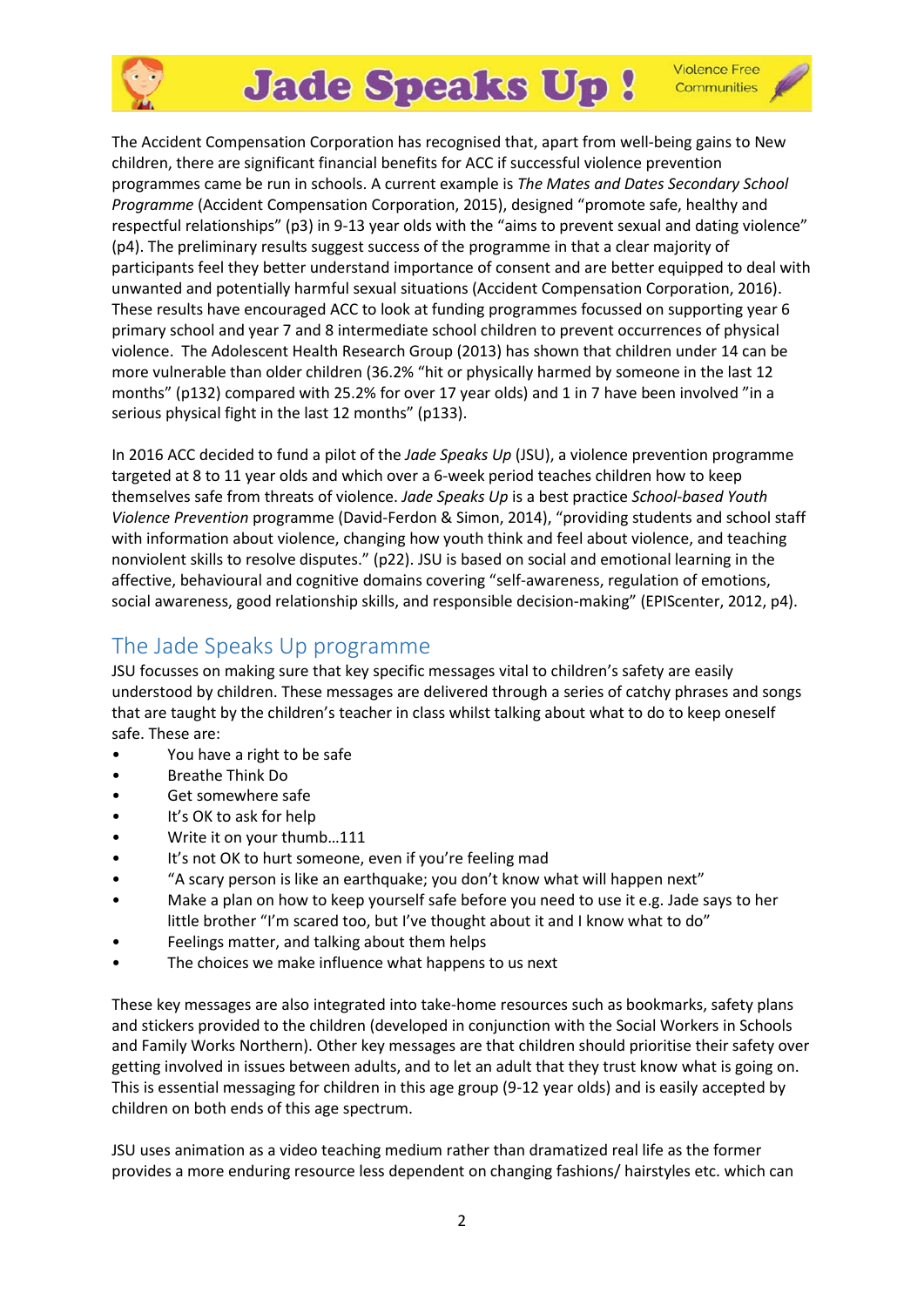

quickly date and be off-putting for children. Animation also creates a distance between what might be the reality of children's lives and what is depicted, enabling better reception of the key messages.

### [\[excerpt of JSU animation\]](https://docs.google.com/uc?export=download&id=0B5Jkqx8pHzeyYmxlUndBQjFoaHc)

We have recruited nearly 1000 10-12-year-old children attending years 6-8 classes in 8 New Zealand schools (over 40 classrooms and teachers) in the Northern half of the North Island including at least one rural/small town school and covering communities of low to high levels of disadvantage. In each school students are divided into two equal class groups, one class as usual (the control group) and one receiving the JSU programme (the experimental group). After the JSU programme group has completed the post-test, the programme would then be offered to the control group participants. Table 1 shows the components of the evaluation questionnaires across the pre- and postprogramme and follow-up (6-months later) stages of the evaluation. The evaluation also includes teacher questionnaires and interviews.

| TABLE 1: Questionnaire components for student participants                            | Class as usual<br>JSU programme |              |                    |      |       |
|---------------------------------------------------------------------------------------|---------------------------------|--------------|--------------------|------|-------|
|                                                                                       |                                 |              | pre- post- follow- | pre- | post- |
|                                                                                       | test                            | test         | up                 | test | test  |
| Demographic questions: school, decile, class, age, gender, culture.                   | $\checkmark$                    |              |                    |      |       |
| Emotional literacy questions: two picture based and a four short<br>answer questions. |                                 |              |                    |      |       |
| Protection resources: five short answer questions.                                    | $\checkmark$                    | $\checkmark$ |                    | ✓    |       |
| Safety skills questions: five tick box questions                                      | $\checkmark$                    |              |                    |      |       |
| Measures of global distress: CES-DC and CORS                                          | $\checkmark$                    | ✓            |                    | ✓    |       |
| lOutcome scenario                                                                     |                                 | ✓            |                    |      |       |
| Rating and comment questions on the overall value of JSU                              |                                 |              |                    |      |       |

As well as measures of satisfaction and relevant knowledge and skills used, our evaluation also seeks to explore gains in child well-being using two scales: the Center for Epidemiologic Studies' Depression Scale for Children (CES-DC; Weissman, Orvaschel, & Padian, 1980) and the Child Outcomes Rating Scale (CORS; Duncan, Sparks, Bohanske & Claud 2006). The 20-item CES-DC a good



© 2003, Barry L. Duncan, Scott D. Miller, & Jacqueline A. Sparks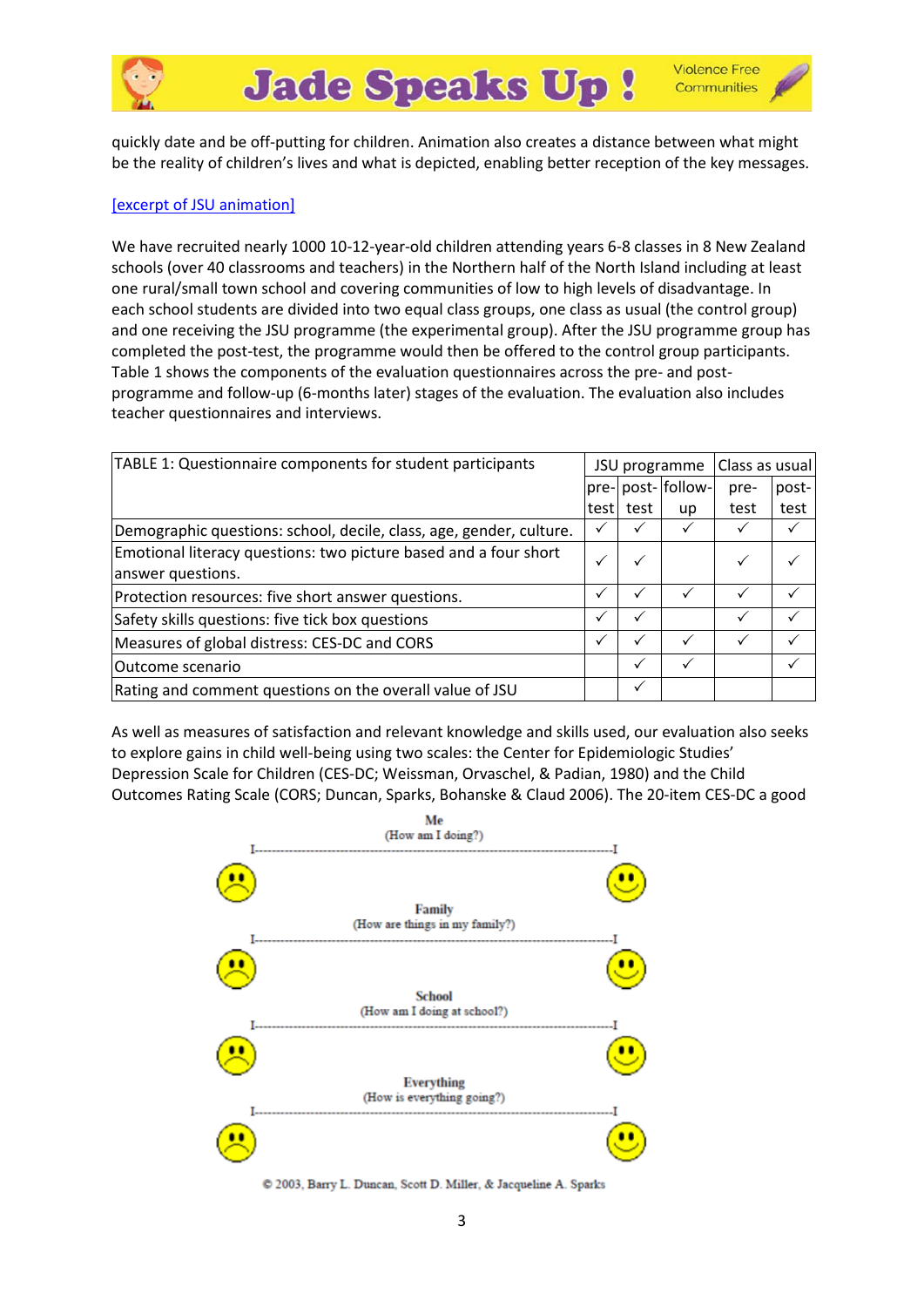

record of internal consistency and convergent validity with other children's scales of depression, social adjustment, protective factors, anxiety, self-esteem, loneliness and quality of life. It has been factor analysed into four distinct subscales - somatic symptoms and retarded activity, depressive affect, positive affect, interpersonal problem (Barkmann, Erhart & Schulte-Markwort, 2008) and translated into many languages.

CORS (Duncan et al, 2006)) is a four-item scale recorded as marks on 10cm lines anchored at each end by the positive and negative limits of each item. It takes less than five minutes to complete testretest reliability; internal consistency and convergent validity between caregiver administrations and other much longer tests of child well-being such as the Youth Outcome Scale (Lambert & Burlingame, 1996 and the Strengths and Difficulties Questionnaire (Goodman, 1999

There has been a recent strong uptake of the use of CORS in counselling services in British schools and generally in child mental health services (Timimi, Tetley, Burgoine & Walker, 2012; Barth, Lee, Lindsey, Collins et al 2012; Law & Wolpert, 2014).

Seven schools are ready to go in the JSU programme in late February, but one small integrated school has already completed the first stage of the programme through to the post-tests for the JSU programme and the Class as Usual (control group).

# What we found

| Table 2: Correlations of CORS and CES-DC scores, pre- and post- |
|-----------------------------------------------------------------|
| test (N=56)                                                     |

|                         | CORS pre | CORS post | CES-DC pre |  |
|-------------------------|----------|-----------|------------|--|
| CORS post               | $0.69*$  |           |            |  |
| CES-DC pre              | $0.53*$  | 0.33#     |            |  |
| CES-DC post             | $0.60*$  | $0.75*$   | $0.53*$    |  |
| $#=p<0.025;$ *=p<0.0005 |          |           |            |  |

The CORS and CES-DC data for the pre- and post-tests completed by one school are promising. 112 children out 130 children in two level 7 and two level 8 classrooms completed part or all of the CORS and CES-DC pre and post-tests. Half of these children completed all

| Table 3: Control vs JSU group comparisons for<br>two scales of well-being and pre- and post-test |              |       |         |  |
|--------------------------------------------------------------------------------------------------|--------------|-------|---------|--|
| conditions                                                                                       |              |       |         |  |
| Pre-test                                                                                         | Group (N)    | Mean  | P value |  |
| CES-DC                                                                                           | Control (25) | 30.52 | 0.41    |  |
|                                                                                                  | JSU (31)     | 33.23 |         |  |
| <b>CORS</b>                                                                                      | Control (25) | 29.60 | 0.32    |  |
|                                                                                                  | JSU (31)     | 31.55 |         |  |
| Post Test                                                                                        |              |       |         |  |
| CES-DC                                                                                           | Control (25) | 36.60 | 0.01    |  |
|                                                                                                  | JSU (31)     | 43.77 |         |  |
| <b>CORS</b>                                                                                      | Control (25) | 29.68 | 0.03    |  |
|                                                                                                  | JSU (31)     | 34.23 |         |  |

questions on both scales. While all children in the JSU classrooms did the JSU programme there were many reasons why they did not do the evaluation ranging from withdrawal of consent (either child or parent) to being sick on the day of evaluation (6%-25% of the children can be away on a particular day). Just missing one question on the tests invalidated use of global test scores. We had full data sets from 26 control children and 31 JSU children. Table 2 shows there are highly significant correlations between pre and post scores on the two scales suggesting that the two scales are both reliable and valid in that they are both measuring similar features of wellbeing.

The scoring on CES-DC was reversed so that improvements in well-being were shown by an increase in score on CES-DC, matching CORS. This meant that the CES-DC score and the CORS scores obtained were over a similar range of numbers. A 3-way ANOVA showed that JSU children scored significantly higher on the scales (p=0.001) and that the post-test scores were significantly higher than pre-test scores (p=0.000)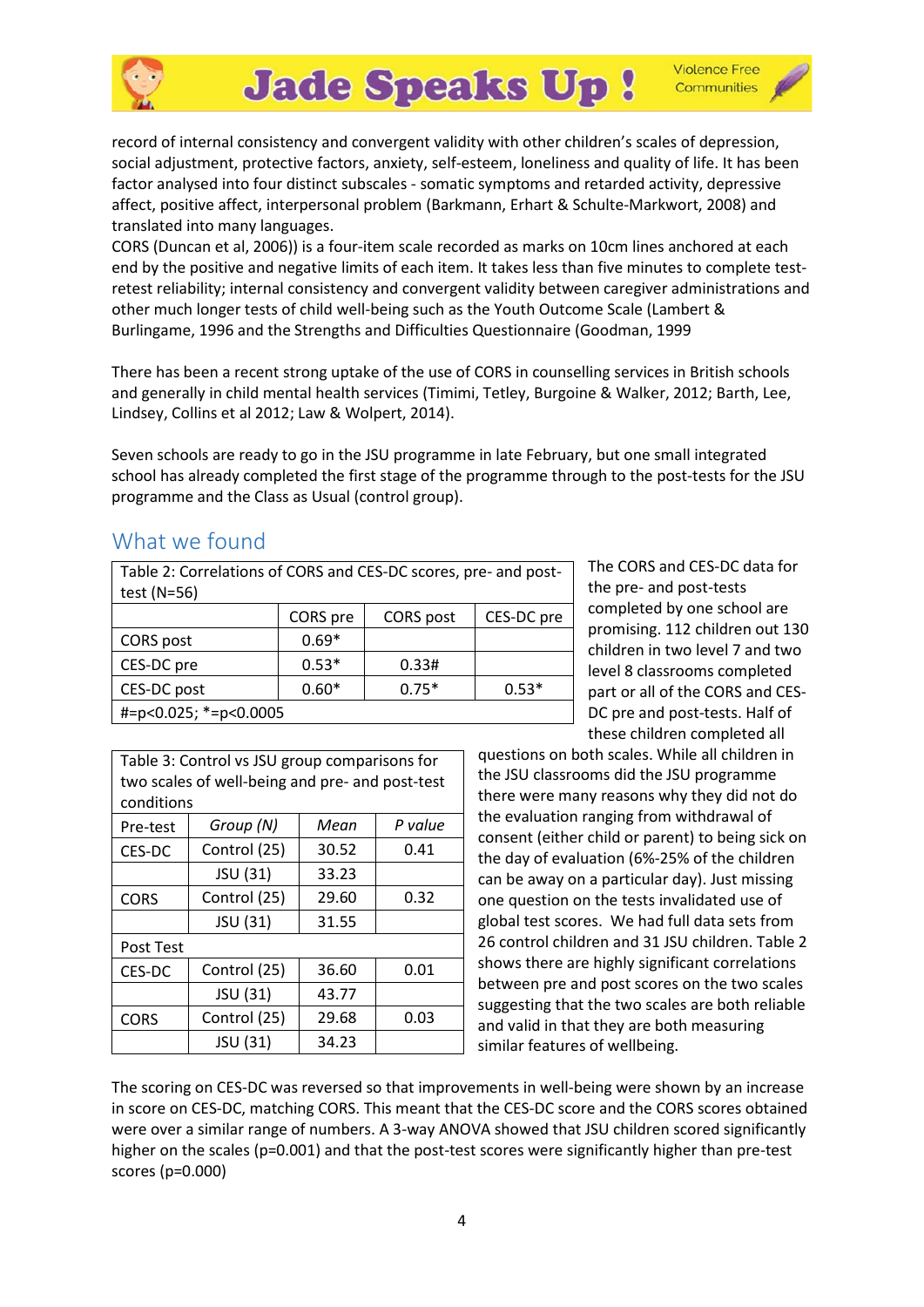

**Violence Free** Communities

Table 3 shows that in the pre-tests there was no significant difference between the control and the JSU groups, but that in the post tests the differences were significant. In practical terms this change could have major downstream consequences. Both scales have cut off points below which children are regarded as at risk of depression or "global distress". Table 4 shows that a very high percentage of children exceed the cut-off points of both scales, but in the case of the JSU this drops dramatically on the second assessment, suggesting major improvement in well-being. There is

also a big drop in Control CES-DC scores (but not in CORS scores) exceeding the cut-off point which may have something to do with Christmas trips and other activities that happened in the school at

| Table 4: percent of students exceeding the cut-<br>off point for being at risk of a mental health<br>issue. |        |             |  |  |
|-------------------------------------------------------------------------------------------------------------|--------|-------------|--|--|
| Pre test                                                                                                    | CES-DC | <b>CORS</b> |  |  |
| Control (N=25)                                                                                              | 72%    | 56%         |  |  |
| JSU (N=31)                                                                                                  | 71%    | 48%         |  |  |
| Post test                                                                                                   |        |             |  |  |
| Control (N=25)                                                                                              | 52%    | 52%         |  |  |
| JSU (N=31)                                                                                                  | 23%    | 32%         |  |  |

the time of the post test.

47 of the JSU group completed the post-test (all or in part) and of these 60% indicated that they would recommend the programme to a friend. Another 23% ticked "maybe" and only 2% ticked "no". Table 5 shows that between 76% and 78% of JSU children though the JSU programme was "somewhat" or "a lot" interesting, fun and helpful – mainly a lot.

| Table 5: Children's assessment of the value of the JSU programme |                         |                      |                         |  |
|------------------------------------------------------------------|-------------------------|----------------------|-------------------------|--|
|                                                                  | How interesting was the | How much fun was the | How helpful was the JSU |  |
|                                                                  | JSU programme?          | JSU programme?       | programme?              |  |
| A lot                                                            | 70%                     | 57%                  | 62%                     |  |
| Somewhat                                                         | 6%                      | 21%                  | 15%                     |  |
| A little                                                         | 6%                      | 4%                   | 2%                      |  |
| Not sure                                                         | 0%                      | 0%                   | 4%                      |  |
| No answer                                                        | 17%                     | 17%                  | 17%                     |  |

In their comments, when asked "what was not so good about Jade Speaks Up?" almost everyone said "nothing". One boy wrote "To me there is nothing that is not good as it spreads a good message", another said "It wasn't long enough" and a girl thought "if there was food then that would make it better". 77% of the group wrote about what they liked in the programme. Some said "everything" or "the whole thing, such as the story telling, the videos and just knowing that kids and adults have the right to be safe in any situation". .Others referred to specific activities – "It was interesting to learn the 'Breathe, Think , Do' when you are in a scary situation", "Malosi's story, games, 111 on your thumb, Jade's video", and "the video of Jade and her family, 'you have the right to be safe'". Many referred to the message of the programme – "About them teaching us the different ways to avoid or escape a dangerous situation", "It teaches you about situations that could be life threatening and teaches you how to fix or help it", "was an interesting programme because it helps me improve how I feel", "How to be more confident with some bullies" and ," It was helpful knowing what to do in a bad situation and others things that would keep you calm" The facilitators were described by one child: : THEY WERE OUTSTANDING PEOPLE".

#### [\[video excerpt from the promotional video}](https://docs.google.com/uc?export=download&id=0B5Jkqx8pHzeyQkJ0M29kc3JVYUE)

The two teachers in charge of the JSU classrooms were not the facilitators of the programme, but were participants in it. They felt that the programme was *practical/no problem* with existing resources and that it was "of some value to a majority of children" For the two children that each